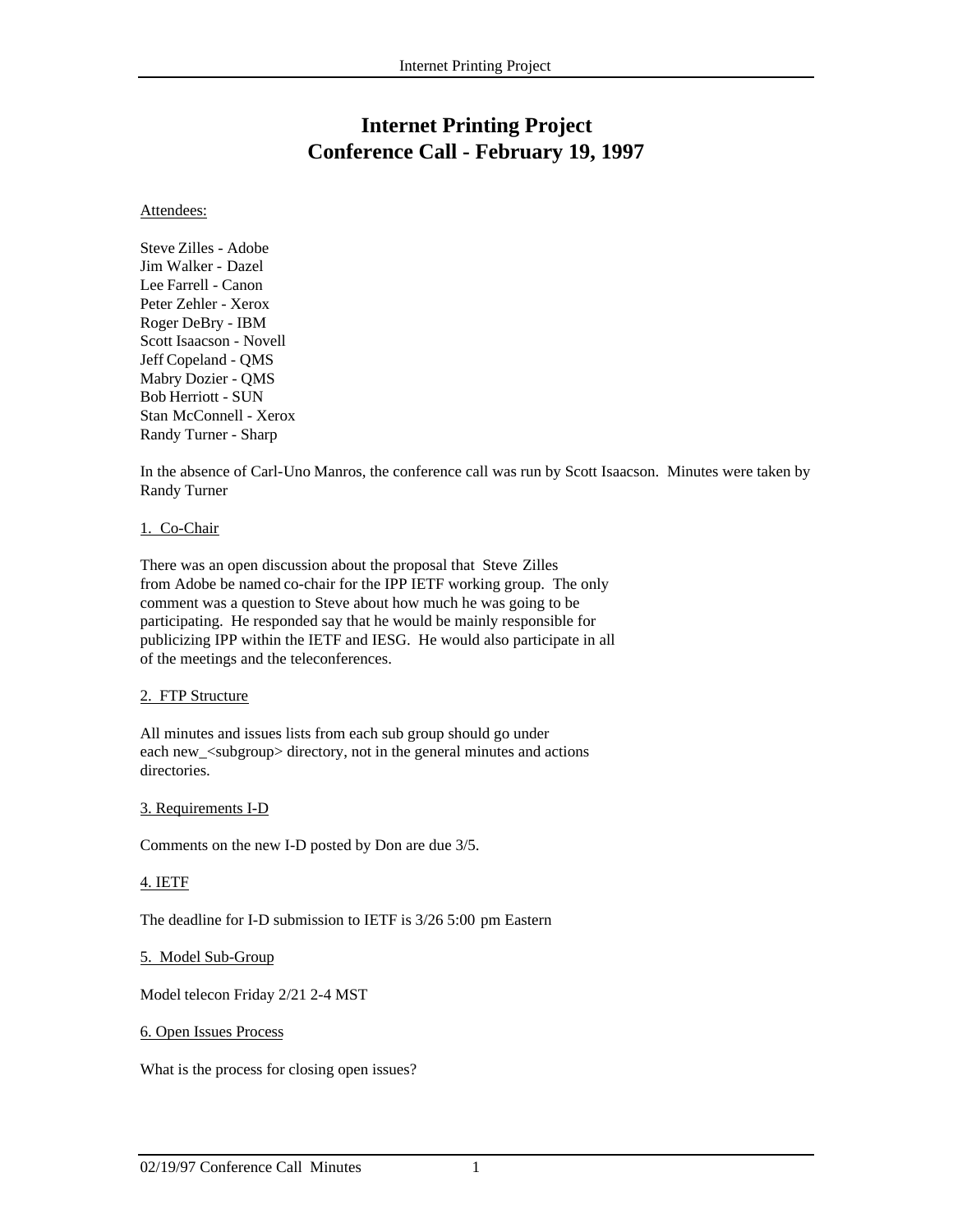The chair of the working group will declare status of issues once he/she determines rough concensus has been reached.

7. Requirements Issues were reviewed.

Item #4 Should print-file be changed to send-file? or is there something else going on here?

#12 HTTP request to retrieve the appropriate driver installer - recommended outside IPP scope (closed)

#13 Do we define some standard for cost of a page? (Outside scope of initial IPP effort) (closed)

#37 Still open - objective attributes vs. subjective attributes

#45 Has been changed (closed)

#48 Fan-in issue (Tom will write up something, open)

#49 closed

#50 Need to look at translating user requests/desires to directory service attributes (Yes we need to do this, closed)

#51 Add user-attended/operator-attended operation (passed to model group)

#54 Boolean operation supported in DS query

#56 Scenarios might be more clear if identified as intranet or internet (already covered in document, closed)

#57 closed

#59 Scenario 3.8 is user required to know what PDL is used in his/her job (changed in document so user doesn't need to know, closed)

#60 How does HTML printing handle links? (outside scope of initial IPP work, closed)

#61

#62 All queued jobs visible? (no, but the position of the clients' jobs will be visible, but the protocol does allow full disclosure. closed?)

#63 Does ListJob include completed jobs? What does ListJob return? (Bob H. will define ListJob modifiers, closed)

#64 Scenario 4.2, change "getting status" to "get capabilities" (done, closed)

#65 Is there a scenario for "presubmitting" jobs? (closed, out of scope)

#66 Should resource references (summary) be part of the metadata instead of the print job? (in the model document, closed)

#67 Add scenario for multiple-document jobs (already done, closed)

8. Model subgroup issues review: